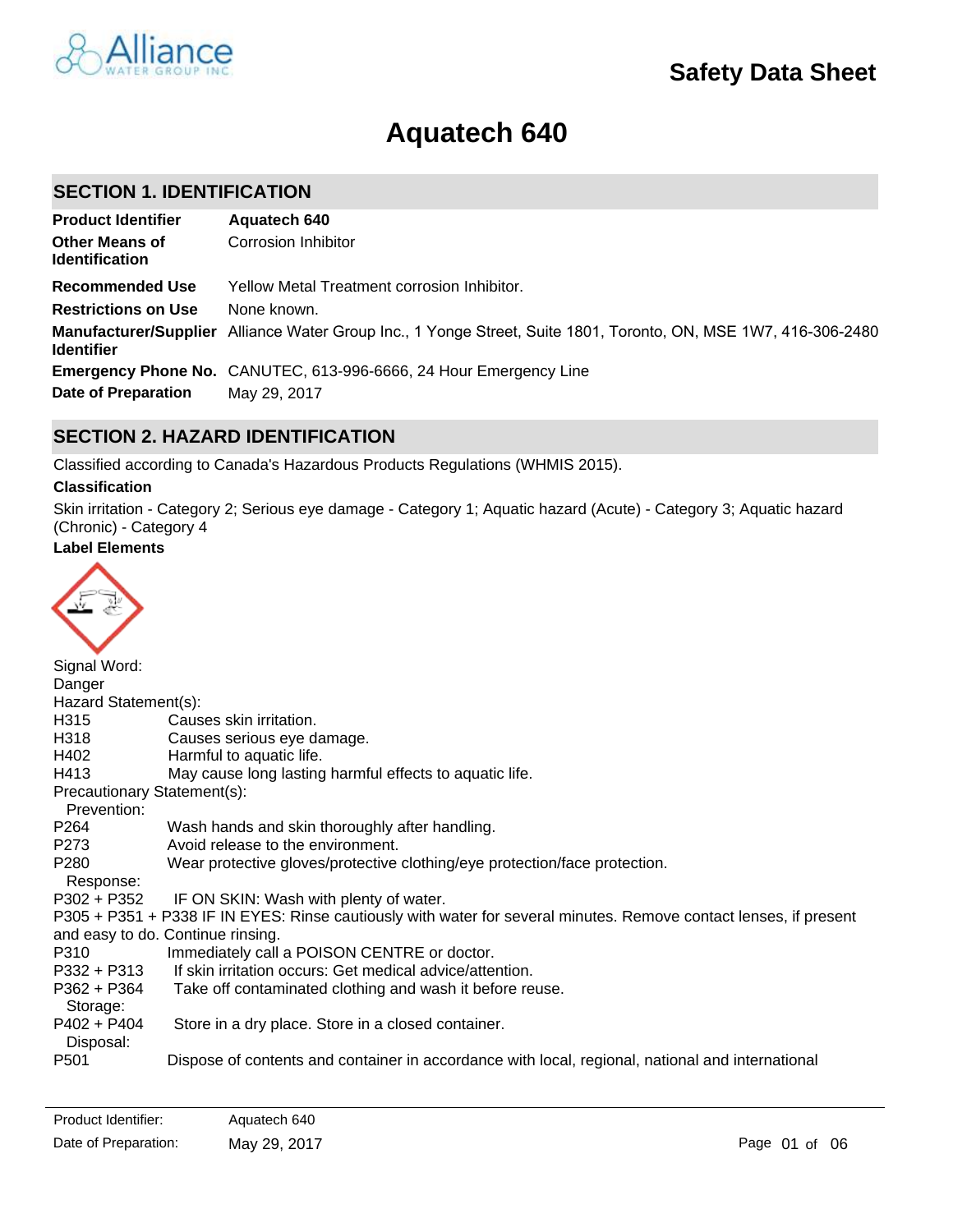None known.

### **SECTION 3. COMPOSITION/INFORMATION ON INGREDIENTS**

| Mixture: |                          |  |  |  |
|----------|--------------------------|--|--|--|
| %        | <b>Other Identifiers</b> |  |  |  |
| $1 - 5$  | INDA                     |  |  |  |
| $1 - 5$  | <b>NDA</b>               |  |  |  |
|          |                          |  |  |  |

#### **Notes**

\* The exact percentage (concentration) has been withheld as a trade secret.

#### **SECTION 4. FIRST-AID MEASURES**

#### **First-aid Measures**

#### **Inhalation**

Take precautions to ensure your own safety before attempting rescue (e.g. wear appropriate protective equipment). Remove source of exposure or move to fresh air. Keep at rest in a position comfortable for breathing. Get medical advice or attention if you feel unwell or are concerned.

#### **Skin Contact**

Avoid direct contact. Wear chemical protective clothing if necessary. Take off immediately contaminated clothing, shoes and leather goods (e.g. watchbands, belts). Quickly and gently blot or brush away excess chemical. Wash gently and thoroughly with lukewarm, gently flowing water and mild soap for 5 minutes. Get medical advice or attention if you feel unwell or are concerned.

#### **Eye Contact**

Avoid direct contact. Wear chemical protective gloves if necessary. Quickly and gently blot or brush chemical off the face. Immediately rinse the contaminated eye(s) with lukewarm, gently flowing water for at least 30 minutes, while holding the eyelid(s) open. Remove contact lenses, if present and easy to do. Take care not to rinse contaminated water into the unaffected eye or onto the face. Immediately call a Poison Centre or doctor.

#### **Ingestion**

Rinse mouth with water. Never give anything by mouth if person is rapidly losing consciousness, or is unconscious or convulsing. Do not induce vomiting. If vomiting occurs naturally, lie on your side in the recovery position. Rinse mouth with water again. Immediately call a Poison Centre or doctor.

#### **First-aid Comments**

Get medical advice or attention if you feel unwell or are concerned. Some of the first-aid procedures recommended here require advanced first-aid training.

#### **Most Important Symptoms and Effects, Acute and Delayed**

None known.

**Immediate Medical Attention and Special Treatment**

**Special Instructions** Not applicable. **Medical Conditions Aggravated by Exposure** None known.

#### **SECTION 5. FIRE-FIGHTING MEASURES**

#### **Extinguishing Media**

#### **Suitable Extinguishing Media**

Not combustible. Use extinguishing agent suitable for surrounding fire. Use water to keep non-leaking, fire-exposed containers cool.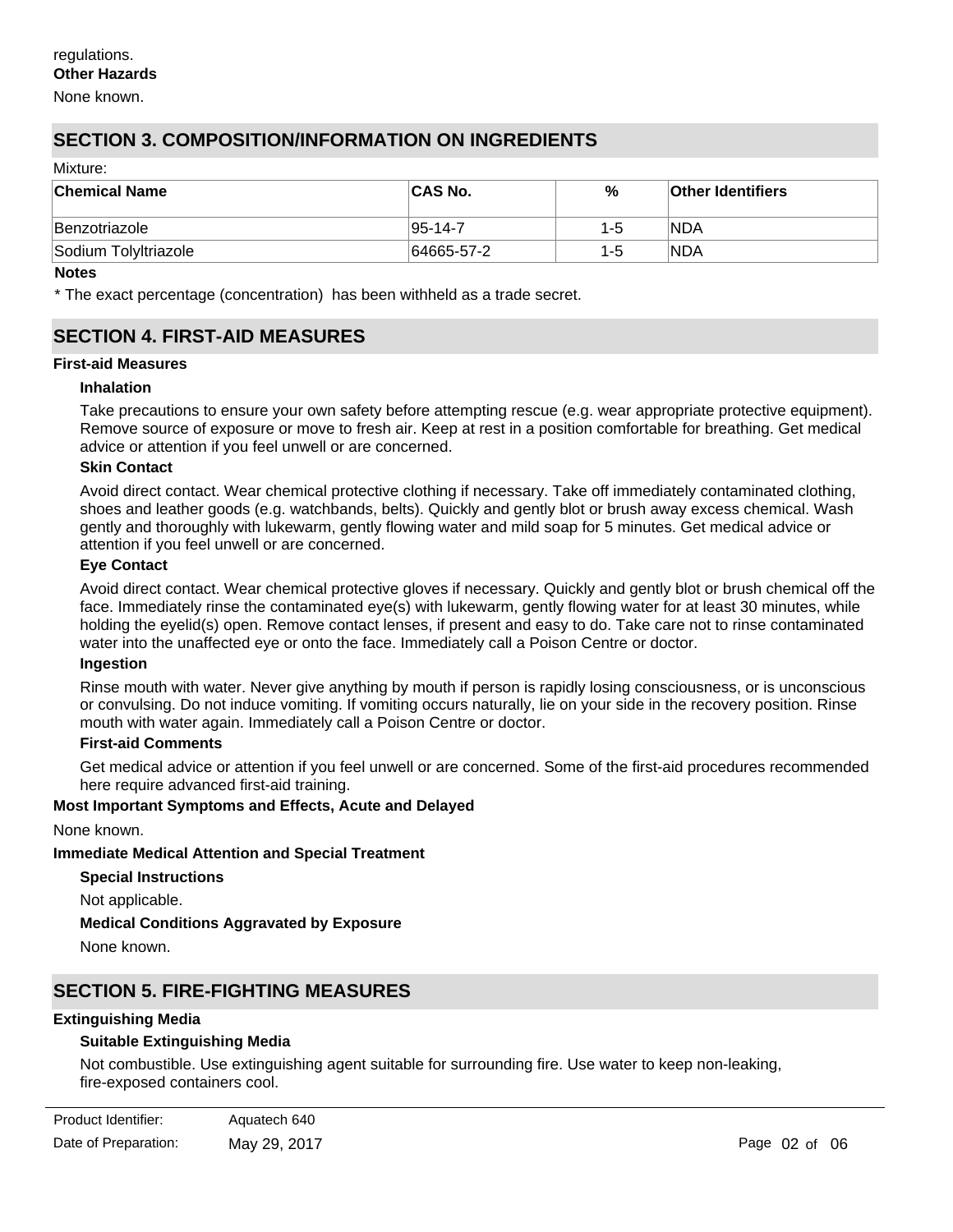#### **Unsuitable Extinguishing Media**

None known.

#### **Specific Hazards Arising from the Product**

Does not burn. Can ignite if strongly heated.

#### **Special Protective Equipment and Precautions for Fire-fighters**

No special precautions are necessary.

Fire-fighters should enter area wearing specialized protective equipment. (Bunker Gear will not provide adequate protection.) a full-body encapsulating chemical protective suit with positive pressure SCBA may be necessary.

### **SECTION 6. ACCIDENTAL RELEASE MEASURES**

#### **Personal Precautions, Protective Equipment, and Emergency Procedures**

Use the personal protective equipment recommended in Section 8 of this safety data sheet. Do not touch damaged containers or spilled product unless wearing appropriate protective equipment. Increase ventilation to area or move leaking container to a well-ventilated and secure area. Remove or isolate incompatible materials as well as other hazardous materials.

#### **Environmental Precautions**

No special precautions are necessary. It is good practice to prevent releases into the environment.

#### **Methods and Materials for Containment and Cleaning Up**

Cover the spill surface with the appropriate type of foam to reduce the release of vapour. Contact emergency services and manufacturer/supplier for advice. No special clean-up methods are necessary.

### **SECTION 7. HANDLING AND STORAGE**

#### **Precautions for Safe Handling**

Prevent accidental contact with incompatible chemicals. No special handling precautions are necessary. It is good practice to: avoid breathing product; avoid skin and eye contact and wash hands after handling.

#### **Conditions for Safe Storage**

No special requirements for storage area. Separate from incompatible materials (see Section 10: Stability and Reactivity). Protect from conditions listed in Conditions to Avoid in Section 10 (Stability and Reactivity). Comply with all applicable health and safety regulations, fire and building codes.

### **SECTION 8. EXPOSURE CONTROLS/PERSONAL PROTECTION**

#### **Control Parameters**

Not available.

Consult local authorities for provincial or state exposure limits.

#### **Appropriate Engineering Controls**

General ventilation is usually adequate. For large scale use of this product: use local exhaust ventilation, if general ventilation is not adequate to control amount in the air.

### **Individual Protection Measures**

#### **Eye/Face Protection**

Wear chemical safety goggles and face shield when contact is possible.

#### **Skin Protection**

In case of an emergency (e.g. an uncontrolled release): wear a chemical splash suit and respiratory protection. Wear chemical protective clothing e.g. gloves, aprons, boots. Neoprene rubber.

#### **Respiratory Protection**

Not usually required when working with small quantities. For non-routine or emergency situations: wear a NIOSH approved self-contained breathing apparatus (SCBA) or supplied air respirator.

## **SECTION 9. PHYSICAL AND CHEMICAL PROPERTIES**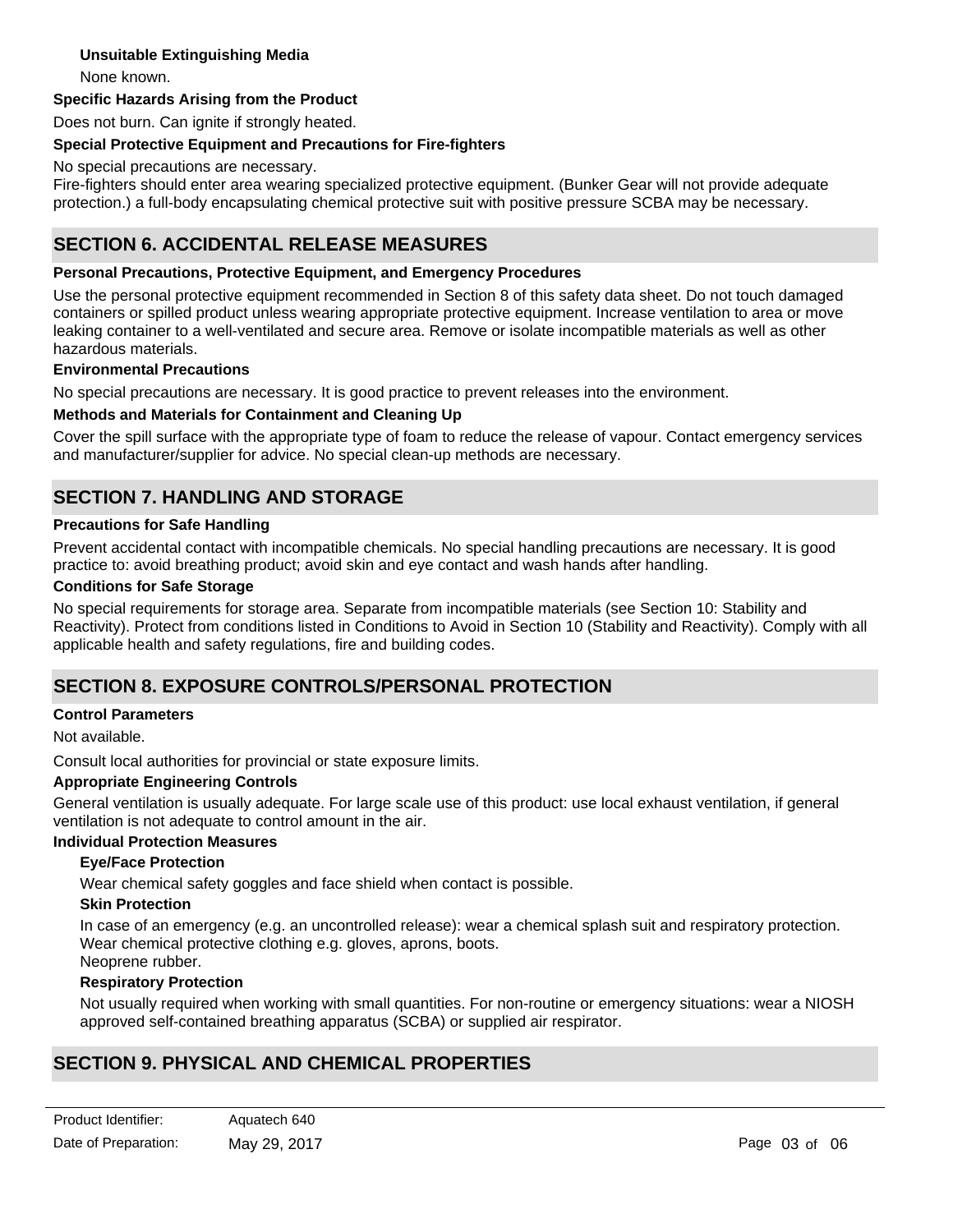### **Basic Physical and Chemical Properties**

| Appearance                                                   | Clear yellow liquid.                               |
|--------------------------------------------------------------|----------------------------------------------------|
| Odour                                                        | Sweet                                              |
| <b>Odour Threshold</b>                                       | Not available                                      |
| рH                                                           | $11.5 - 13.0$                                      |
| <b>Melting Point/Freezing Point</b>                          | Not applicable (melting); 0 °C (freezing)          |
| <b>Initial Boiling Point/Range</b>                           | 100 °C                                             |
| <b>Flash Point</b>                                           | Not available                                      |
| <b>Evaporation Rate</b>                                      | Not available                                      |
| <b>Flammability (solid, gas)</b>                             | Not applicable (liquid).                           |
| <b>Upper/Lower Flammability or</b><br><b>Explosive Limit</b> | Not available (upper); Not available (lower)       |
| <b>Vapour Pressure</b>                                       | 18 mm Hg                                           |
| Vapour Density (air = 1)                                     | Not available                                      |
| Relative Density (water $= 1$ )                              | $1.01 - 1.04$                                      |
| <b>Solubility</b>                                            | Soluble in water; Not available (in other liquids) |
| <b>Partition Coefficient,</b><br>n-Octanol/Water (Log Kow)   | Not available                                      |
| <b>Auto-ignition Temperature</b>                             | Not available                                      |
| <b>Decomposition Temperature</b>                             | Not available                                      |
| <b>Viscosity</b>                                             | Not available (kinematic); Not available (dynamic) |
| <b>Other Information</b>                                     |                                                    |
| <b>Physical State</b>                                        | Liquid                                             |

# **SECTION 10. STABILITY AND REACTIVITY**

#### **Reactivity**

Not reactive under normal conditions of use.

#### **Chemical Stability**

Normally stable. Unstable under certain conditions - see Conditions to Avoid.

#### **Possibility of Hazardous Reactions**

None expected under normal conditions of storage and use.

#### **Conditions to Avoid**

Prolonged exposure to high temperatures. Open flames, sparks, static discharge, heat and other ignition sources.

#### **Incompatible Materials**

None known.

### **Hazardous Decomposition Products**

None known.

# **SECTION 11. TOXICOLOGICAL INFORMATION**

Information presented below is for the entire product, unless otherwise specified.

### **Likely Routes of Exposure**

Eye contact; ingestion; skin contact.

### **Acute Toxicity**

LC50: No information was located.

LD50 (Oral):

LD50 (dermal): No information was located.

### **Skin Corrosion/Irritation**

| Product Identifier:  | Aquatech 640 |
|----------------------|--------------|
| Date of Preparation: | May 29, 2017 |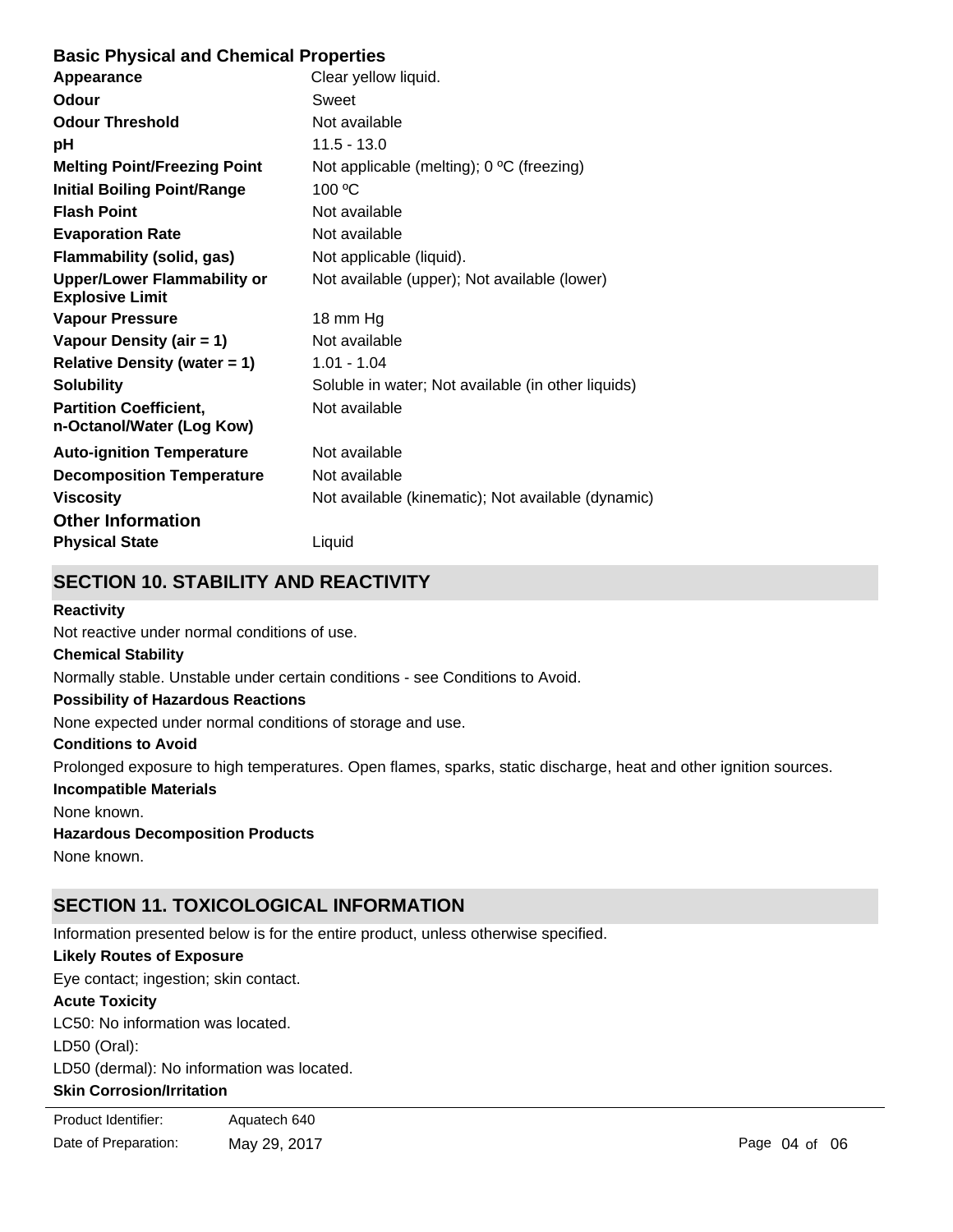Human experience and animal tests show moderate or severe irritation.

#### **Serious Eye Damage/Irritation**

Human experience and animal tests show serious eye irritation.

**STOT (Specific Target Organ Toxicity) - Single Exposure**

#### **Inhalation**

No information was located.

#### **Skin Absorption**

No information was located.

#### **Ingestion**

No information was located.

#### **Aspiration Hazard**

No information was located.

#### **STOT (Specific Target Organ Toxicity) - Repeated Exposure**

No information was located.

#### **Respiratory and/or Skin Sensitization**

No information was located.

#### **Carcinogenicity**

No information was located.

No information was located for: Aspiration Hazard, Respiratory and/or Skin Sensitization, Development of Offspring, Sexual Function and Fertility, Effects on or via Lactation, Germ Cell Mutagenicity, Interactive Effects

### **SECTION 12. ECOLOGICAL INFORMATION**

This section is not required by WHMIS.

### No information was located. No information was located. **Ecotoxicity Persistence and Degradability**

**Bioaccumulative Potential**

No information was located.

#### **Mobility in Soil**

No information was located.

#### **Other Adverse Effects**

There is no information available.

### **SECTION 13. DISPOSAL CONSIDERATIONS**

#### **Disposal Methods**

This section is not required by WHMIS 2015. Recommended disposal methods are for the product, as sold. (Used material may contain other hazardous contaminants). Dispose of contents and container in accordance with local, regional, national and international regulations.

### **SECTION 14. TRANSPORT INFORMATION**

| <b>Regulation</b>               | UN No.         | <b>Proper Shipping Name</b>                                 | <b>Transport Hazard</b><br>Class(es) | <b>Packing</b><br>Group |
|---------------------------------|----------------|-------------------------------------------------------------|--------------------------------------|-------------------------|
| Canadian TDG                    | 3267           | CORROSIVE LIQUID, BASIC, ORGANIC (Sodium<br>Triazole Blend) | 8                                    | Ш                       |
| Environmental<br><b>Hazards</b> | Not applicable |                                                             |                                      |                         |
| Product Identifier:             | Aquatech 640   |                                                             |                                      |                         |